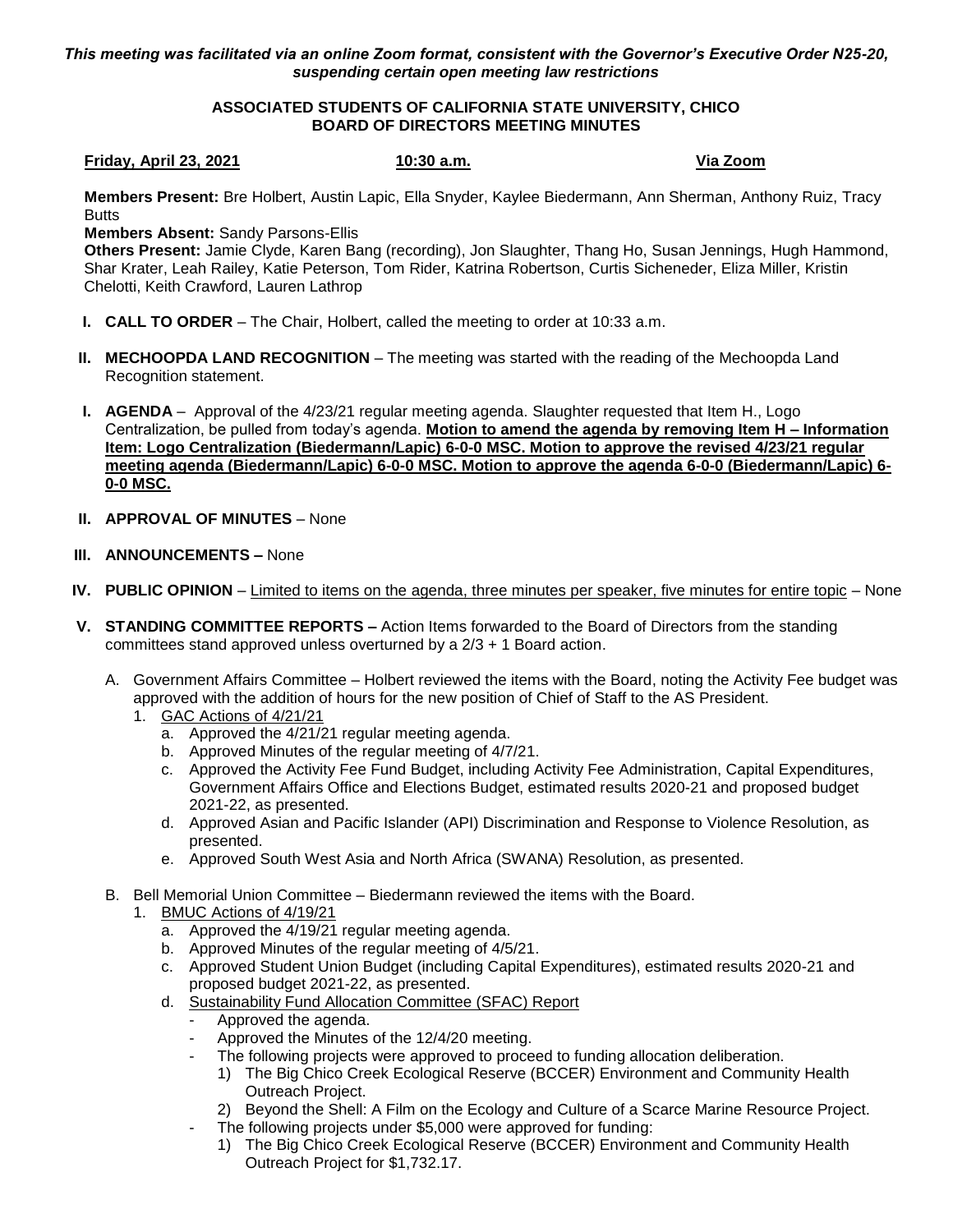- 2) Beyond the Shell: A Film on the Ecology and Culture of a Scarce Marine Resource Project for \$4,999.
- C. Associated Students Businesses Committee Lapic reviewed the items with the Board.
	- 1. ASBC Actions of 4/19/21
		- a. Approved the 4/19/21 regular meeting agenda.
		- b. Approved Minutes of the regular meetings of 4/5/21 and 4/12/21, as presented.
		- c. Approved Associated Students Auxiliary Businesses Budget Dining Services (including Capital Expenditures), estimated results 2020-21 and proposed budget 2021-22, as presented.

## **VI. BUSINESS**

- A. Action Item: Approval of Associated Students Budget (including Pay Schedule), estimated results 2020-21 and proposed budget 2021-22. **Motion to approve Associated Students Budget (including Pay Schedule), estimated results 2020-21 and proposed budget 2021-22, as presented (Biedermann/Lapic).** There were no additional questions regarding the budget. **5-0-1 MSC.** Holbert thanked everyone for their hard work on this large budget.
- B. Action Item: Approval of revisions to Associated Students Human Resources Policy Commissioning Comparability Study Policy, Policy # 331, including title change to Compensation Policy. **Motion to approve revisions to Associated Students Human Resources Policy – Commissioning Comparability Study Policy, Policy #331, including title change to Compensation Policy, as presented (Biedermann/Lapic).** Sherman questioned having compensation studies being done more often than every three years, noting that there is some debate regarding this because we shouldn't be constantly reacting to possible swings in the market. Clyde said they wouldn't be done frequently, and there wouldn't be a direct reaction each time. She said Chico State Enterprises is doing this as well. Clyde said data would be provided to us regarding different positions, but we're not tied to decision making based on that data. **6-0-0 MSC.**
- C. Action Item: Approval of revisions to Restated Bylaws of Associated Students of California State University, Chico – Graduate student unit requirements for elected positions – Holbert said Slaughter updated the language per the discussion held at the last Board meeting. Slaughter said this version separates out undergraduates and graduates to make the information clearer regarding what is required of both at the time of filing. Biedermann said she likes the separation of information for undergraduates and graduates and Lapic said this helps cover all bases and assures no confusion at the time of filing by students. **Motion to approve revisions to Restated Bylaws of Associated Students of California State University, Chico – Graduate student unit requirements for elected positions, as presented (Lapic/Biedermann) 6-0-0 MSC**
- D. Information Item: Revisions to Associated Students Corporate Codes Associated Students Appointment Policy – Slaughter said these revisions clarify the requirement and verification of student appointees needing a minimum 2.0 GPA to be appointed to a committee or council and also outlines attendance responsibilities and absence notifications, including possible removal due to unexcused absences. In addition, it also clarifies University and AS appointments.
- E. Information Item: Revisions to Associated Students Corporate Codes, including title change from Attendance Policy for Elected Officers and Senators to Attendance Policy for Elected Representatives – Slaughter said this name change is being requested because Senators aren't necessarily considered officers, and all would be covered by the title change to Elected Representatives. He noted the only exception regarding titles is in section VI.D. because Executive Directors, Commissioners and Senators return to campus at different times. The 2.0 minimum GPA requirement was discussed.
- **F.** Information Item: Asian Pacific Islander (API) Discrimination and Response to Violence Resolution Holbert said she drafted this statement with the advice and guidance of the Government Affairs Committee, Logan Lee and folks in the API community. She explained that the document presented today does not include small revisions that were approved by GAC to make it be more intentional. Holbert said she would like to see this moved to Action today to avoid stalling this Resolution. **Motion to change Business Item F. to be an Acton Item on today's agenda (Lapic/Biedermann) 6-0-0 MSC. Motion to amend the Asian Pacific Islander (API) Discrimination and Response to Violence Resolution Action Item with revisions from the Chair (Biedermann/Lapic) 6-0-0 MSC. Motion to approve this Action Item (Lapic/Biedermann) 6-0-0 MSC.** Holbert said she would finalize the document and then work with Anna Paladini of AS Marketing to put this item out on social media.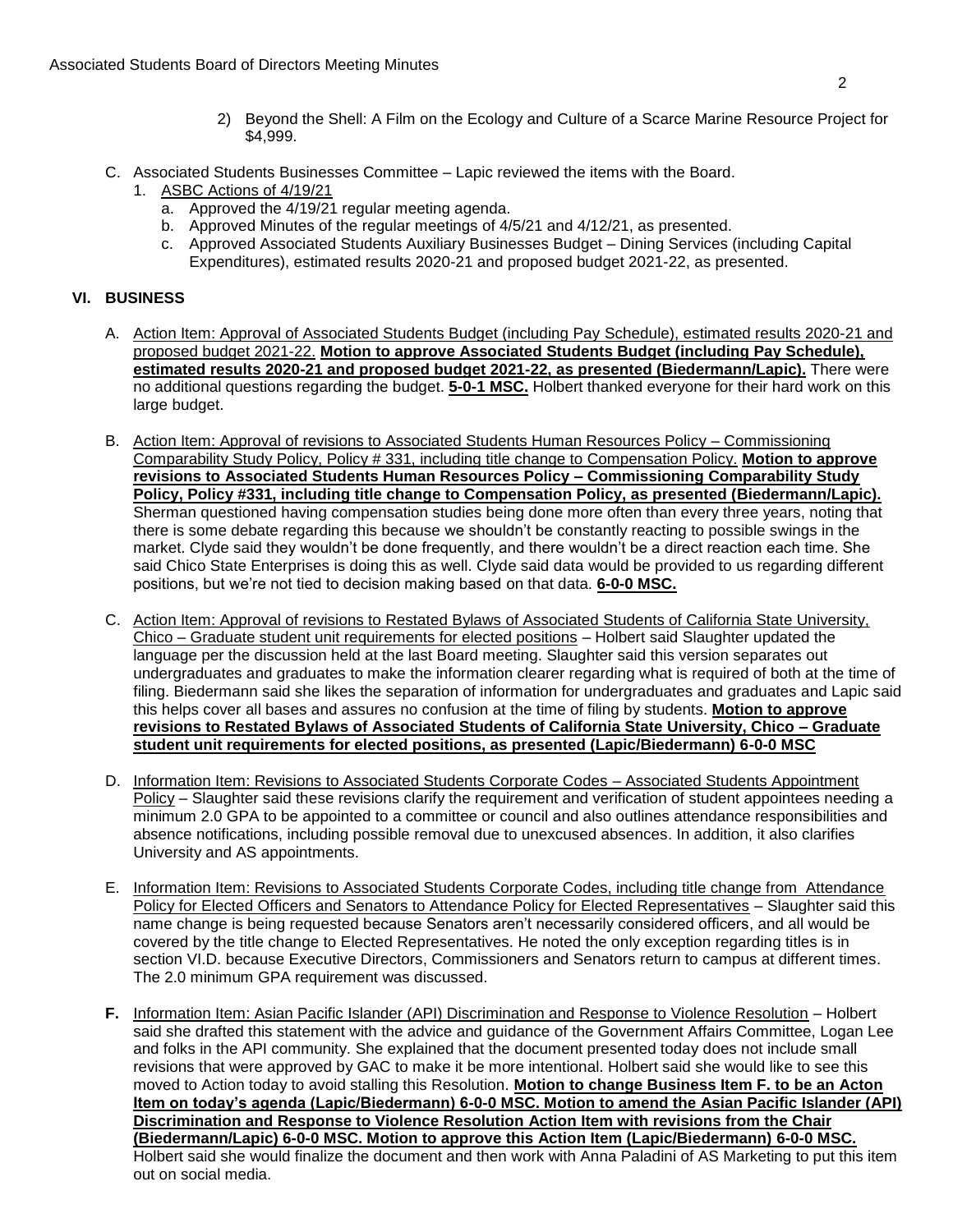- G. Information Item: South West Asia and North Africa (SWANA) Resolution Holbert said this information was brought forward at CSSA a couple of months ago. She said the Cal State Apply doesn't have a SWANA designation so those students have to select White when they apply, which doesn't represent the whole CSU student body. The Chancellor's Office is working on making this happen for the next group of students when they apply, to have SWANA be recognized. Holbert said a similar resolution was passed by CSSA; this one is more related to Chico. Holbert reviewed the Resolved statements with the Board, noting Resolved statements are what they want to be done.
- H. Information Item: Logo Centralization Pulled from today's agenda.
- I. Director of University Affairs Report Snyder said Academic Senate met yesterday and another meeting will probably be added in order to finish up the items they weren't able to get to on yesterday's large agenda. She noted that Student Academic Senate will not be meeting this week.
- J. Director of Legislative Affairs Report Ruiz said all of the bills that CSSA endorsed via their Legislative Affairs Committee and Board of Directors passed at their respective committees, which is really good news. He said the Legislative Affairs Committee meets on Wednesday and are continuing their talk about CSSA legislation review, mainly focusing on menstrual products and the possibility of them being provided by the AS. Ruiz said Michelle Davis will be the new Commissioner of Legislative Affairs and will continue on with this work next year (Butts joined the meeting at 11:08 a.m.). He said May 1 and 2 is the last CSSA for the semester for current representatives and Duncan Young and Michelle Davis will most likely be in attendance to see that transition. CSSA elections will be held as well – candidate statements and bios can be found on the CSSA website and thoughts on candidates can be provided to Holbert as she's a voting member on the CSSA Board. He noted that three familiar names are running for CSSA elections.
- K. University Vice Presidents' Report Sherman said she and others have been busy regarding the Chancellor's announcement yesterday regarding vaccinations being required this fall for faculty, staff, students and others that will be on campus. She explained that once the COVID vaccine has been approved by the FDA, then this requirement will be set in place. Sherman said the joint statement was by the CSU and UC Chancellors, and made National news. The Community College Chancellor did not participate in this. Registration will likely be delayed about a week to see if additional in-person classes can be held. She said there are many implications to this, including social distancing and how many seats will be allowed in classrooms. Sherman said they still haven't received the HERFF 3 money, and the delay in getting that notice from the Federal government allows the campus time to set up plans and dispense within a time period. Biedermann asked if there will be an option to opt out regarding being vaccinated. Sherman said there are religious and health exceptions and discussion was held regarding the vaccination requirements. Sherman said throughout this whole process the University has been abiding by the CDC and California Department of Public Health guidelines and noted that this last week they became unaligned. She said they're trying to obtain further information. Sherman reminded that in another five months things could be completely different; however, she hopes to see dramatic vaccination protocols and compliance happening.
- L. Faculty Representative Report Dr. Butts said she's waiting for the same type of clarification that Sherman is waiting for.
- M. Executive Director's Report Clyde said Jennings has let her know that she is retiring in December. She said Jennings has been absolutely amazing and beyond someone that we will just miss. She said Jennings institutional knowledge, her way with employees and students and her ability to answer complex questions will be impossible to just replace. Clyde said recruitment for this position will likely begin in the next six weeks as this is a huge position, requiring a large skill set. Holbert noted appreciation for all the work Jennings has done over the years and wished her the best.
- N. President's Report Holbert said she will be working on the resolutions and statements presented today. She said CSSA elections will be held next Saturday and there are some Chico State folks running. • Holbert said for those graduating, if they'd like to attend next Wednesday's Drive-in event to watch Ferris Bueller's Day Off, there are only 10 spots available. • Holbert said on Wednesday a webinar conversation with Ibram X. Kendi was held and over 3,000 people attended. Snyder asked if the conversation was recorded and Holbert said she would research and send the link to the Board if available. Holbert said she's trying to tie up loose ends and is on-boarding Duncan Young.